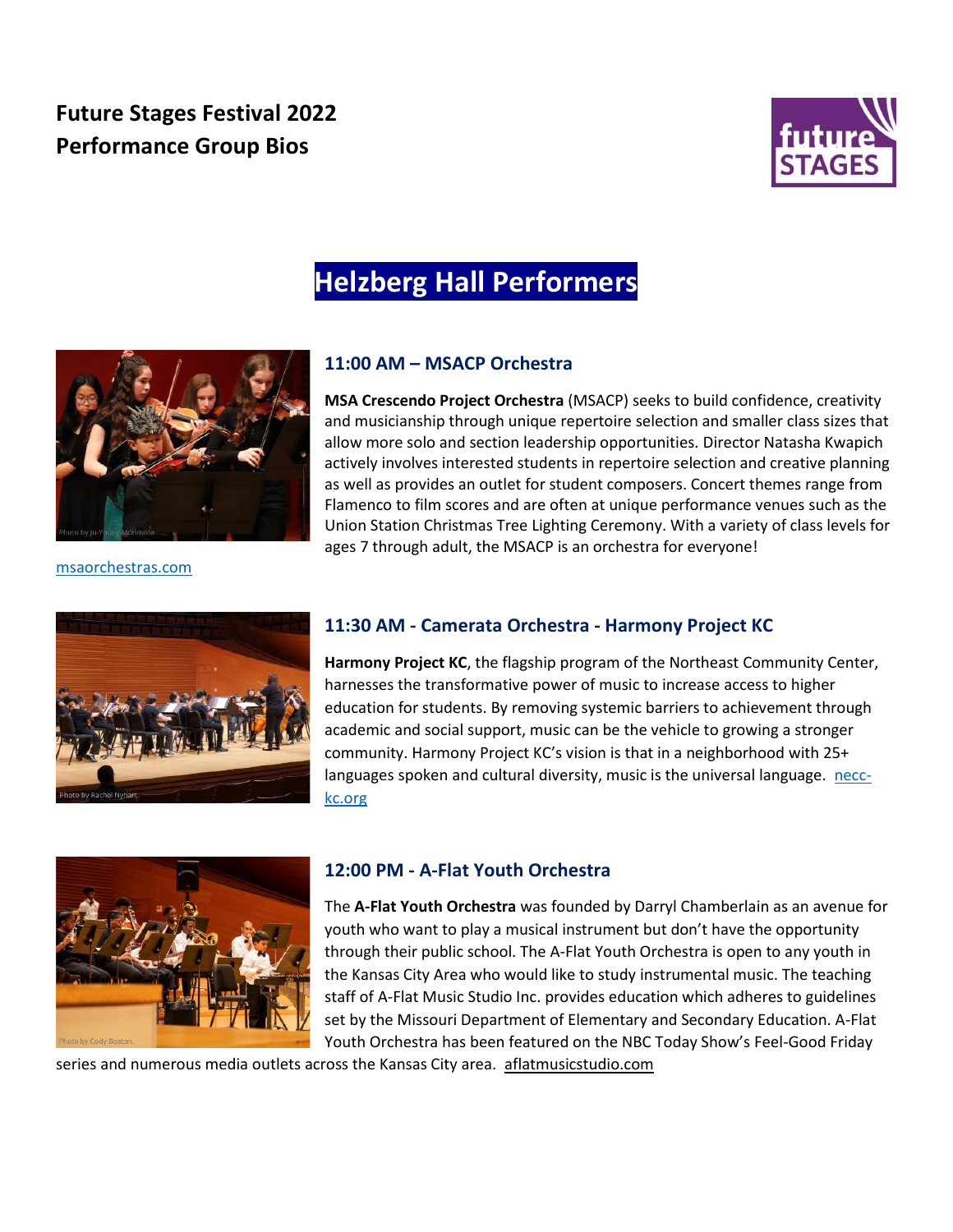

# **12:30 PM - KC Youth Percussion Ensemble**

The **Kansas City Youth Percussion Ensemble** (KCYPE) is made up of several performing groups, including large ensembles, small chamber ensembles and mallet percussion orchestras. The ensemble features a wide variety of percussion literature composed and/or arranged specifically for percussion instruments. Groups are available for middle school students, high school students and young professionals. At KCYPE, students come together from across the KC Metro region from Smithville, MO to Edgerton, KS. With internationally recognized faculty, KCYPE provides unparalleled experiences and performances[. kcype.org](https://kcype.org/)



### **1:00 PM – Chinese School of Greater Kansas City**

**The Chinese School of Greater Kansas City** strives for their students to be educated on the beauty and importance of Chinese culture through language classes and cultural activities including Yo-Yo and Folk Dance. Performers from the school have showcased their talents at The Nelson-Atkins Museum of Art, StarTalk Summer Camp, Ethnic Festival and other organizations and schools in the Kansas City metro area. [kcchineseschool.org](https://sites.google.com/view/thechineseschoolofgreaterkc/home)



# **1:30 PM – Priscilla & Dana's Tap Dance Company**

Young dancers from across the metro area come together in North Kansas City to study the art of tap dancing at **Priscilla & Dana's**. These dancers learn performance skills, musicality, tap technique, improvisation and tap history under the direction of Teri Day. These young people are active in the community, not only as entertainers, but also as volunteers involved in service projects for organizations such as Bishop Sullivan Center, Synergy, NAWS and the National Brain Tumor Society. Priscilla & Dana's provides a well-rounded dance education

while teaching essential life skills. The qualified staff loves spreading the joy of dance in a safe and loving environment. [priscillaanddanas.net](http://priscillaanddanas.net/)



### **2:00 PM – Lyric Singers of St. Joseph Youth Chorale**

**Lyric Singers** is the advanced performing group of St. Joseph Youth Chorale (SJYC). Founded in 2012, SJYC is a 501c3 non-profit educational charity dedicated to the promotion of advanced choral music education experiences for exceptional singers in St. Joseph and the surrounding communities. Comprised of members from public, parochial, private and home schools, Lyric Singers is made up of youth grades 6 - 12 who seek to expand their choral skills and performance opportunities. The group provides challenging literature including sacred, secular,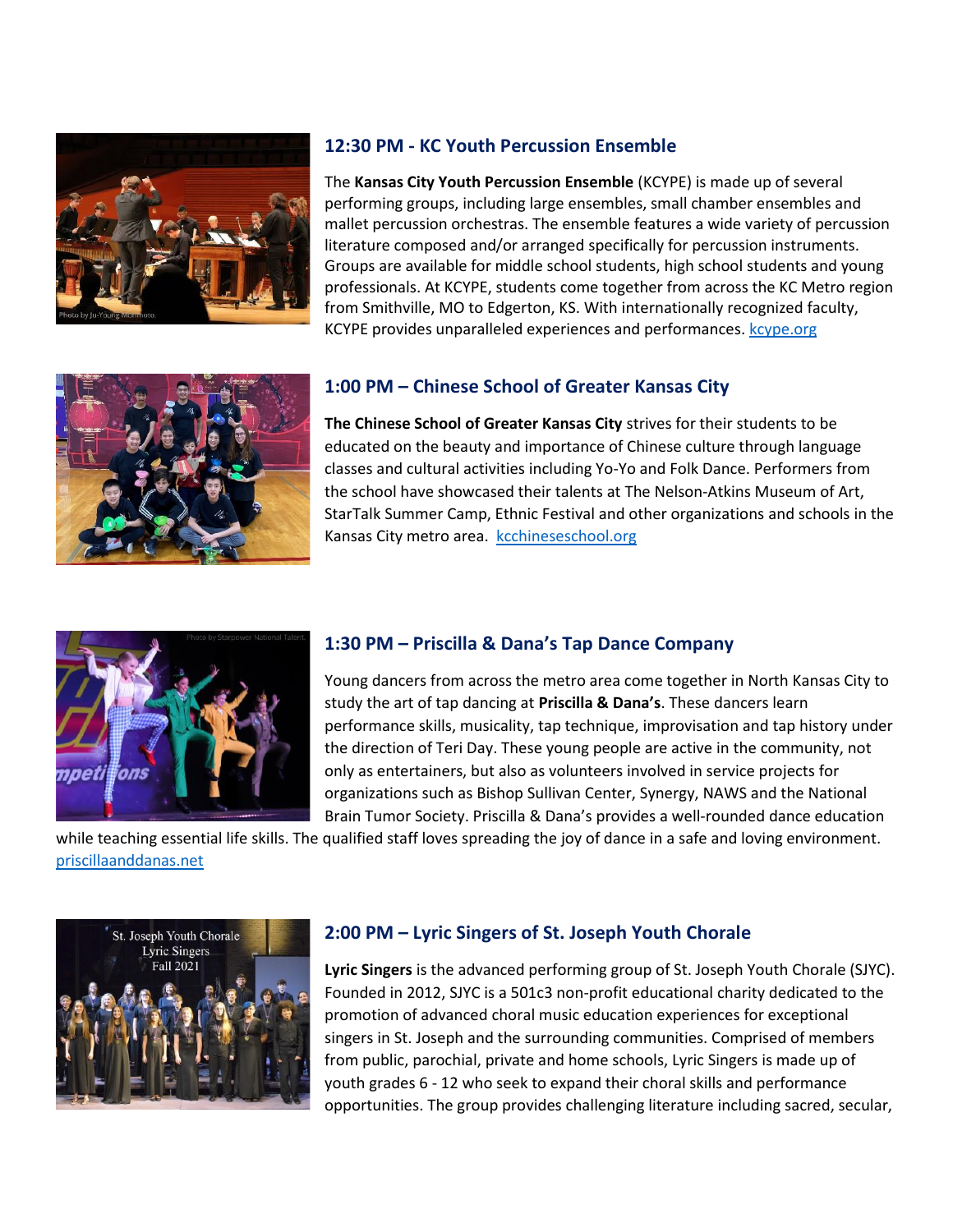classical, folk and contemporary songs in as many as six parts, sung in foreign languages including Latin, Italian, German, French and Spanish. Lyric Singers performs in and around the St. Joseph area at the request of businesses, events and organizations, such as the St. Joseph Allied Arts, with additional performances at area nursing homes. Membership for the group is by audition and scholarships are available for those who qualify. Karen Heyde-Lipanovich, Co- Founder and Artistic Director, serves as Director of Lyric Singers with Lori West Reents, accompanist. [sjycsings.org](https://www.sjycsings.org/)



# **2:30 PM – The Kansas City Boys Choir and The Kansas City Girls Choir**

Formed in 1996, **The Kansas City Boys Choir (KCBC) and The Kansas City Girls Choir (KCGC)**, was founded by visionary Ah'Lee Robinson for the purpose of developing and enhancing the minds of youth through classical choir traditions. While choristers are engaged in performances using dramatizations, as well as traditional-sacred-contemporary music, KCBC and KCGC have extended their techniques to include cultural dance, American Sign and other forms of artistic

communication and expression. Under the direction of Executive Director Mia Ramsey, choristers learn presentation and communication skills, job preparation and readiness. Members have access to educational tutoring and volunteer opportunities as well as music and art therapy. Youth ranging from ages 8 to 19, can meet individually or in groups with licensed clinicians and facilitators, as well as artistic consultants. Today, KCBC and KCGC continues the mission started in 1996 to stay community-minded, culturally aware and to make change that echoes throughout the world we live in. WE ARE MORE THAN MUSIC. [kcbcgc.org](https://www.kcbcgc.org/)



[musicartsinstitute.org](http://musicartsinstitute.org/)

### **3:00 PM – The Young MAIsterSingers**

**The Young MAIsterSingers** of Music/Arts Institute, Millicent A. Daugherty Community School of the Arts is a professional children's choir of students ranging from grades 3 - 10. The choir, headquartered in Independence, MO, performs a variety of classical and modern repertoire, encouraging the development of many styles of music. Faculty fosters many life skills including self-discipline, inquisitiveness, a desire to improve and the tools necessary to make informed decisions through the advanced study of music.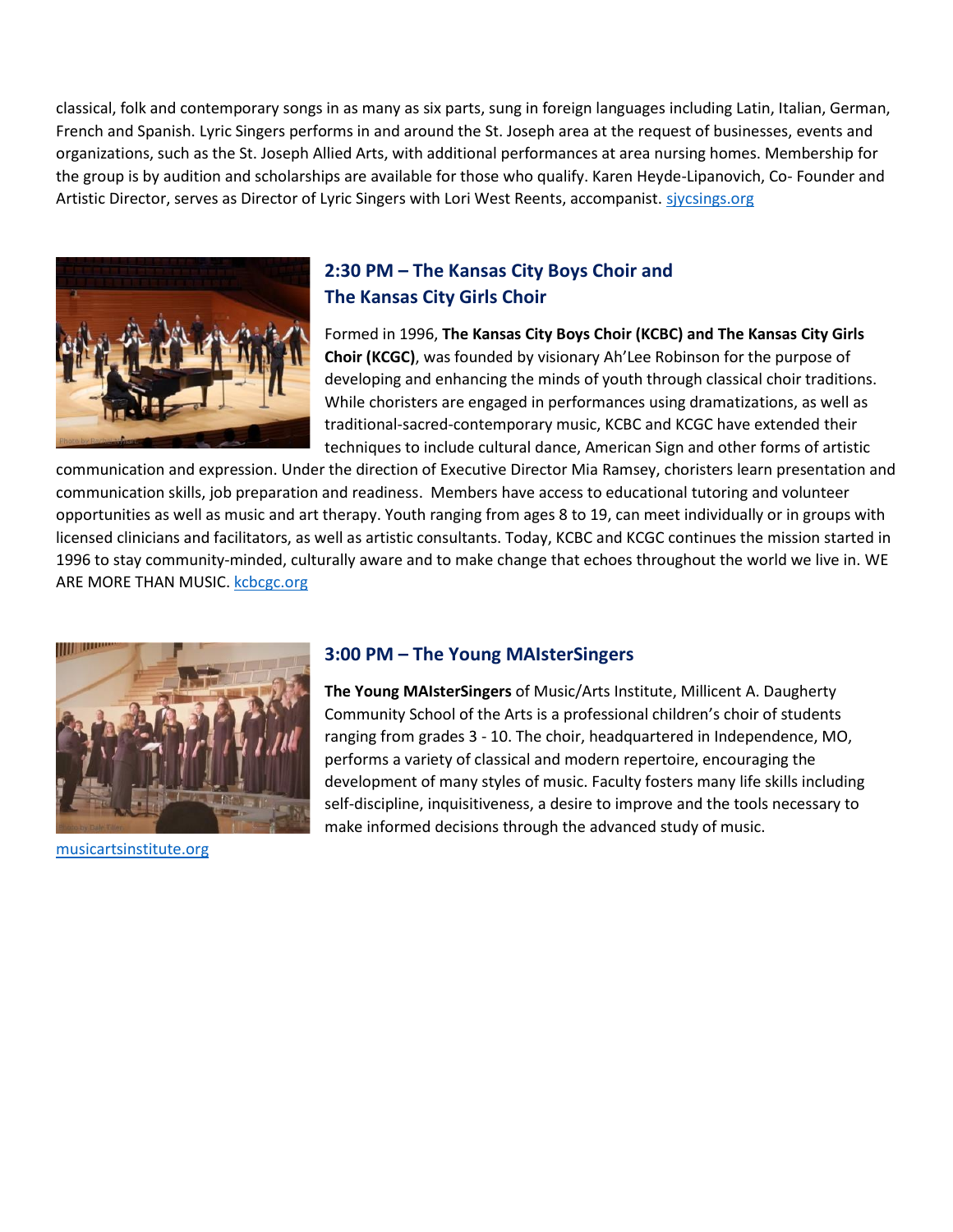# **Muriel Kauffman Theatre Performers**



# **11:00 AM - KCYA Community School of the Arts Dancers**

**Kansas City Young Audiences (KCYA)** believes that every child deserves the transformational spark the arts ignite. Established as a non-profit agency in 1961, by a group of dedicated volunteers, KCYA's mission is to engage all youth in the arts, promote creativity and inspire success in education. Participation in the arts helps students discover new ways of viewing the world and expressing themselves. KCYA Community School of the Arts Dancers represent hundreds of

children who participate in dance, music, theatre and visual arts classes and camps at the creative space in midtown Kansas City. [kcya.org](https://kcya.org/)



# **11:30 AM - Bharathanatyam from Chilanka School of Dance**

Krishnapriya Pramod is the Artistic director **of Chilanka School of Dance** in Kansas. She has trained in Bharatanatyam and Mohiniyattam under highly respected Gurus and has graduated from NrityaSri School of Dance in India. Bharathanatyam is a classical Indian dance form that has been in practice for thousands of years. The dance form places equal emphasis on different aspects that comprise a dance, namely Bhava (expression), Raga (melody) and Tala (rhythm). Bharatanatyam is always accompanied by Carnatic vocal music and

instrumental music like mridangam, nadaswaram, flute, violin and veena[. chilankakc.com](https://www.chilankakc.com/)



#### **12:00 PM - Kathak Aura**

**Kathak Aura** promotes and preserves Kathak, a classical dance from North India, in a traditional setting. Students learn and understand the nuances of the art form via storytelling, intricate footwork and elaborate pirouettes. Kathak Aura brings rich, cultural diversity for those over 6 to Kansas City. Follow on Facebook [@KathakAura.](https://www.facebook.com/KathakAura)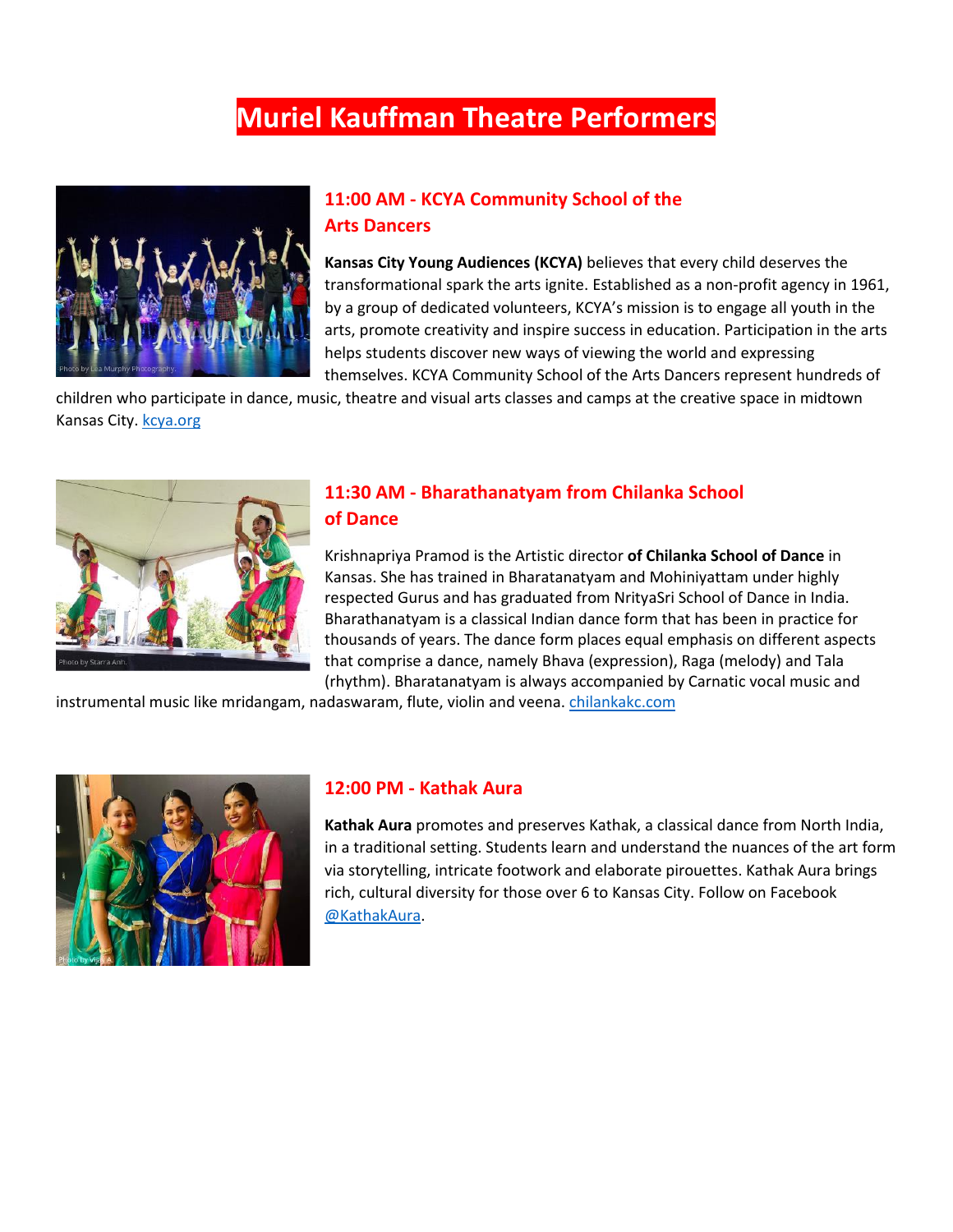

### **12:30 PM - Jasmine Dance Group**

**Jasmine Dance Group** is a Kansas City non-profit organization founded in 2008 with a mission to share Chinese culture through dance performances and build friendships through community service. The group's name is derived from the Jasmine flower which symbolizes femininity in Chinese culture, and in particular, gratitude, beauty and kindness. Jasmine Dance Group dancers express grace, beauty and elegance through eye-catching performances and service to the community through its youth program Giving Heart. This program organizes

monthly dance performances at several senior homes and fundraises for various humanitarian causes. Over the years, Jasmine has grown to over 60 youth and adult members and is a regular performer at cultural events across the Kansas City metropolitan area. [jasminedance.org](https://www.jasminedance.org/)



# **1:00 PM - Los Bailadores de Kansas City**

**Los Bailadores de Kansas City** started in 1988 to teach Hispanic culture through regional dances, beautiful costumes and festive dance music. The group has performed at various events in the Kansas City community including Mayor Quinton Lucas' Tree Lighting Ceremony at City Hall. The group often performers Jalisco, one of the most popular dances in Mexico, that is known for its Mariachi music accompaniment. Follow on Instagram [@LosBailadoresdeKansasCity.](https://www.instagram.com/losbailadoresdekansascity/?r=nametag&hl=en)



# **1:30 PM - AileyCamp The Group**

**AileyCamp The Group** was founded in 1997 to support arts education opportunities for students completing AileyCamp. The program has a long-term record of measurable success as an innovative summer and after-school hours youth violence prevention program. Students participate in dance classes, workshops and forums about wellness and civic engagement as well as attend performances and cultural events. AileyCamp The Group students also volunteer with Kansas City Friends of Alvin Ailey. [kcfaa.org](https://kcfaa.org/aileycamp2022/)



# **2:00 PM - O'Riada Manning Academy of Irish Dance**

**O'Riada Manning Academy of Irish Dance (OM)**, the originally certified Kansas City Irish dance academy, has offered a wide range of classes for both children and adults of all levels and backgrounds for over 30 years in Kansas City. OM is known for producing well-rounded competitors and performers of both traditional and modern Irish dance techniques. Over the years, dancers have performed at a wide variety of events including at a Kansas City Monarch's baseball game. [omirishdance.com](http://www.omirishdance.com/)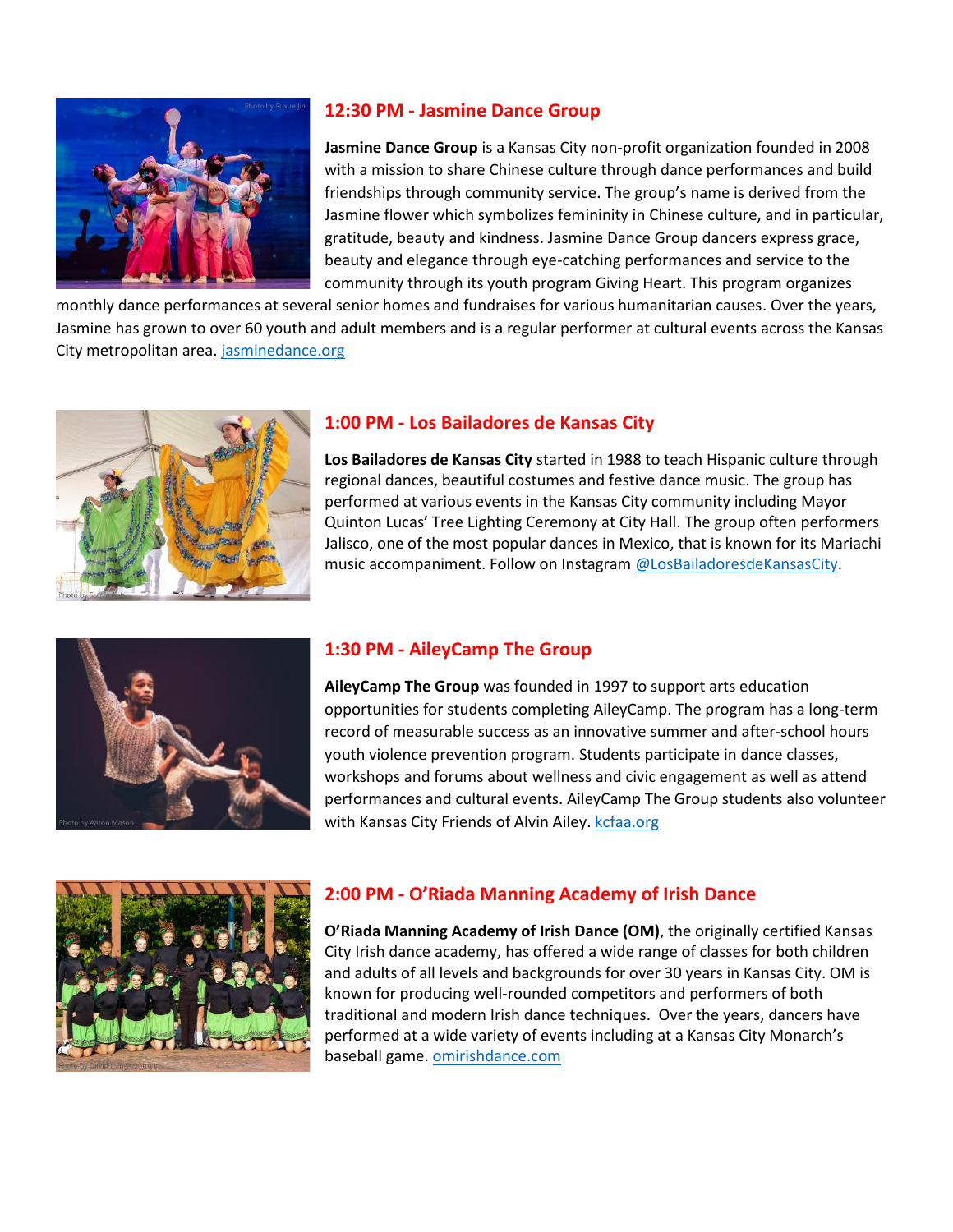

# **2:30 PM - Kansas City Institute of Chinese Language and Culture Dance Team**

**Kansas City Institute of Chinese Language and Culture Dance Team** has a history of actively participating in various community activities all year around. Performing in nursing homes, the Chinese spring festival celebration, the mid-America Asian Association's event in April and the Dragon boat festival are just a few ways the group is involved in the community. The dance team's most recent performance happened at MidAmerica Nazarene University in celebration of the

2022 Chinese New Year. [kcschools.org](http://www.kcschool.org/home/)



#### **3:00 PM - Crescendo in Motion**

**Crescendo Conservatory** is a non-competitive ballet conservatory in Olathe, KS. Crescendo Conservatory is inspired by and celebrates artistry in all its forms. Before the pandemic, the ballet company, **Crescendo in Motion**, would perform in city-wide collaborative art events. During the pandemic, Crescendo shared their love of dance via digital platforms. Their ballet "Black Swan", which was released March 2021, currently has over 402,000 views on YouTube. This past December the company returned to live performances of the Nutcracker Tea

party in partnership with the Arts and Recreation Foundation of Overland Park. Crescendo Conservatory strives to preserve the beauty of dance as a performing art and offer a safe place where students can socialize, dance and grow as young artists. [crescendokc.com](https://crescendokc.com/)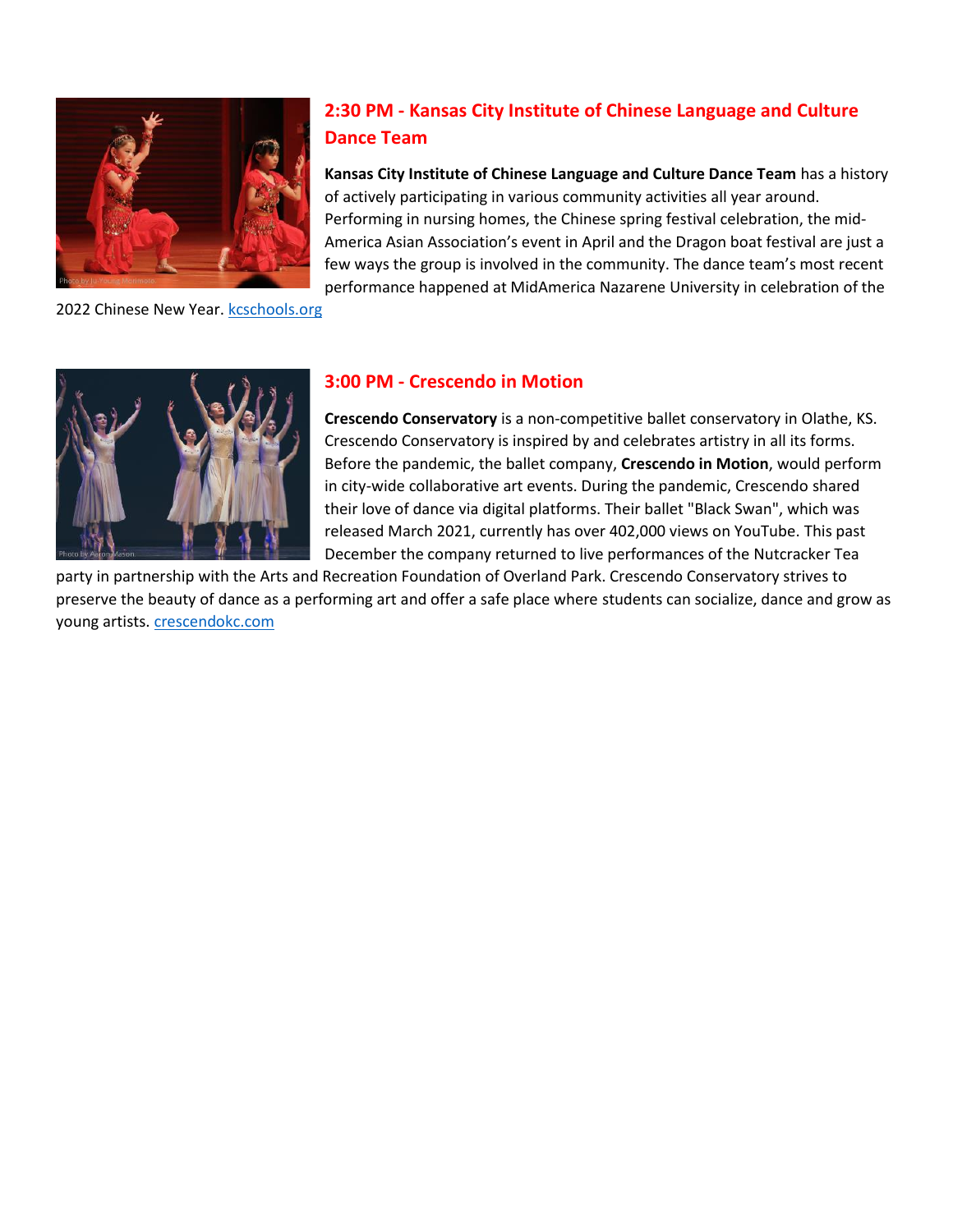# **Saint Luke's Outdoor Stage Performers**



#### **11:00 AM - 5 Star Jazz Band**

**5 Star Jazz Band** is an all-volunteer, educational nonprofit dedicated to keeping Kansas City's music legacy alive in Big Band, Swing and Jazz. Membership in 5 Star Jazz Band is for student musicians ages 12 - 21 who are eager to advance their musicianship and perform at some of the most exciting venues in Kansas City and beyond. Over the years, 5 Star Jazz Band has logged over 800 performances at community, civic and charitable organizations, corporate functions and private parties while encouraging students to grow as musicians, Big Band team members

and as leaders. Members receive advanced performance-based training (instrumental and vocal) in a 30-piece Big Band and an 8-piece combo. [fivestarjazzband.com](https://www.5starjazzband.com/index.html)



#### **11:30 AM - St. Joseph Arts Academy**

The **St. Joseph Arts Academy** supports advancing musicians from over 200 families across northwest Missouri. Academy students study their chosen instrument and perform year-round in multiple styles under the guidance and encouragement of more than 20 master coaches. The Academy's mission is to foster the love of playing music and the learning process as well as reap the benefits of music for students, families and the entire community. Students of all ages can perform in regular monthly recitals, special concerts and summer music

festivals. Our motto is... Music Accomplished! [stjosepsartsacademy.com](https://stjosephartsacademy.com/)



#### **12:00 PM - Starlight Stars**

The **Starlight Stars** program is structured to develop and hone the skills of high school performers. Since 2003, this educational program has prepared company members to pursue arts careers, with alumni performing across the country and abroad. Selected students strengthen their resumes, cultivate skills, network with industry professionals, gain experience in a variety of performance styles and become part of the Starlight community. [kcstarlight.com](https://www.kcstarlight.com/engage/training/starlight-stars/)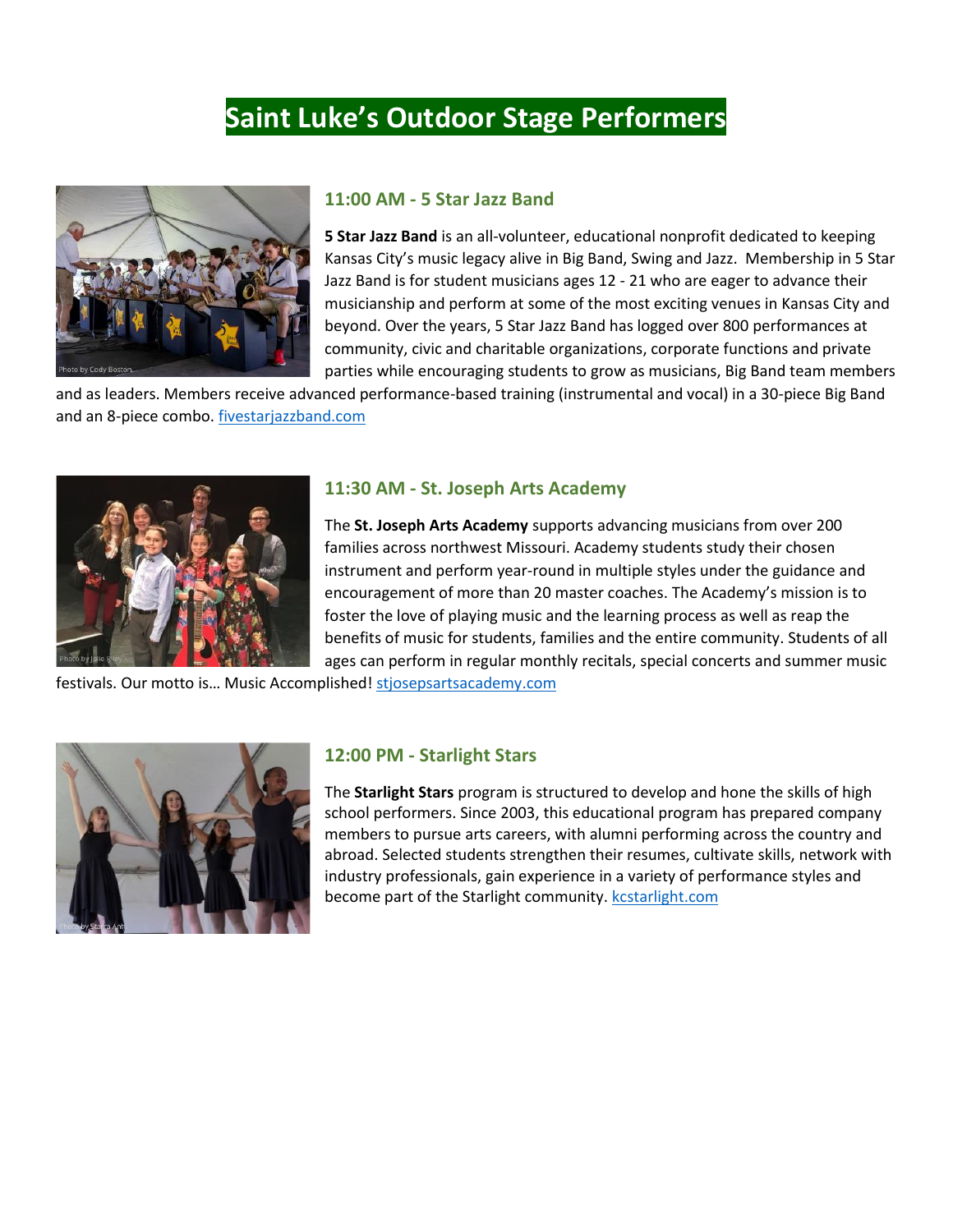

### **12:30 PM - IGNITE Youth Contemporary Dance Group**

**IGNITE** is a new contemporary dance performance group based in Kansas City for students ages 8-18. Dancers of all backgrounds, whether independently or studio trained, can audition for IGNITE. This group gives youth in Kansas City the opportunity to unite through performance and training in contemporary dance without the pressures of competition. Follow on Facebook [@ignitedancekc.](http://www.facebook.com/ignitedancekc)



### **1:00 PM - Refine The Studio**

Specialized classes at **Refine The Studio** focus in depth on the individual growth of a dancer and their success in all outlets, no matter where their dreams may take them. Each dancer is pushed to become the best version of themselves while influencing growth in their passion, skill and artistry. Many styles of dance are offered at Refine including acrobatics, hip hop, ballet and more for ages 2-18. [refinethestudio.com](https://www.refinethestudio.com/)



### **1:30 PM - Ovation from The Culture House**

**Ovation from The Culture House** has been performing in many venues in the Kansas City area for the last two years. The group is comprised of middle school and high school students currently enrolled in The Culture House's school of theatre and school of dance. Ovation is scheduled to perform at Boo at the Zoo, the Kansas City Plaza Lighting Ceremony, Union Station and more in addition to shows at their venue at Oak Park mall. [culturehouse.com](https://www.culturehouse.com/)



### **2:00 PM - First Act Dance Company**

The **First Act Dance Company** is a select group of dancers who represent the First Act Theatre Arts Dance Studio out in the community and at specialized dance performances. First Act Theatre Arts is a Kansas City-area nonprofit organization that encourages excellence in the theatrical arts, fostering character and community building through training, performance and fellowship in a faith-based environment. Students audition for the group during the fall semester, rehearse in the winter and begin performances during the spring semester. [firstactkc.org](https://firstactkc.org/)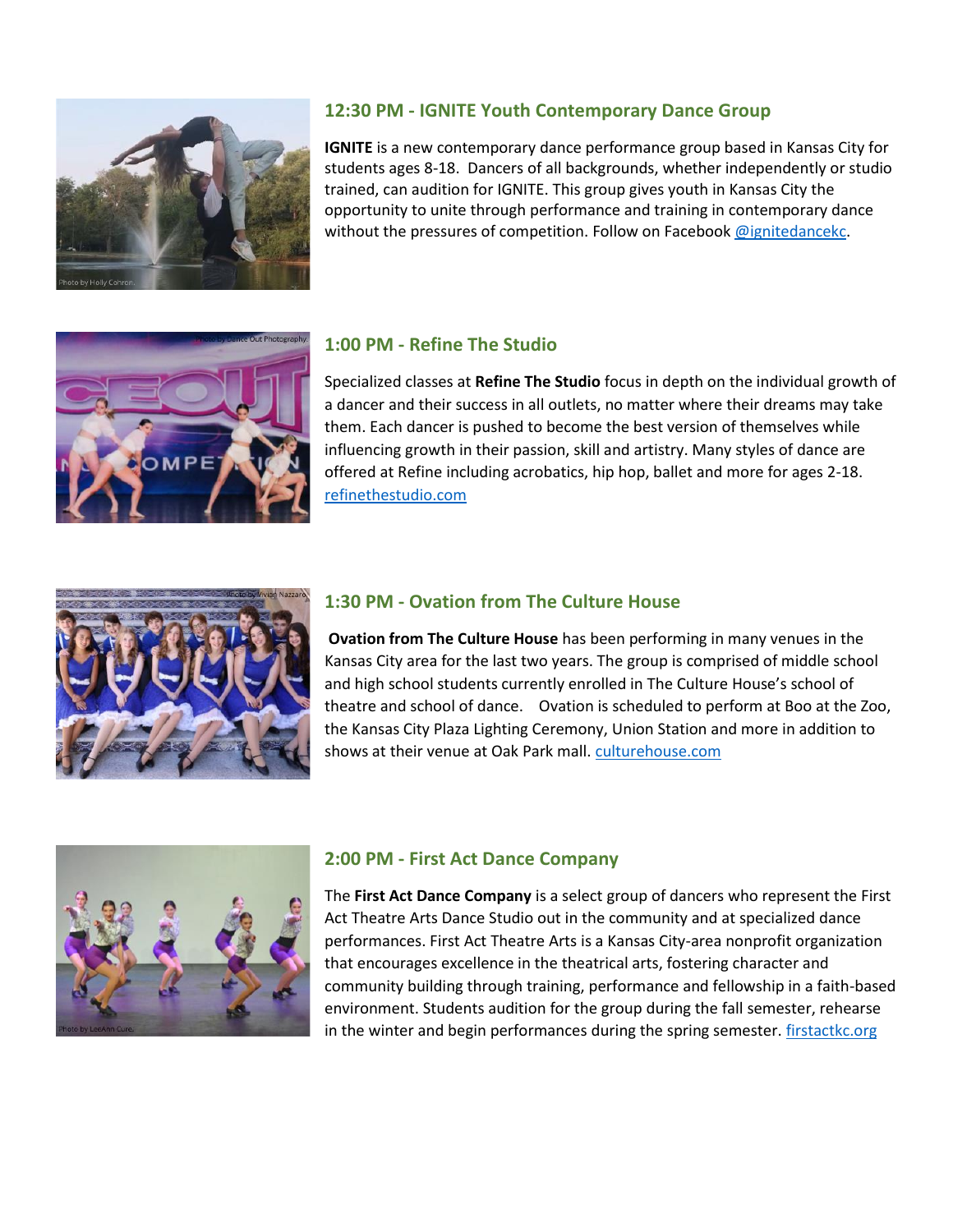

### **2:30 PM - Storybook Theatre**

**Storybook Theatre** is a youth performing arts organization serving the Kansas City metro area. Throughout their more than 16-year history, Storybook has been helping students find ways to tell their stories and experiences through performance. Originally created as a homeschool enrichment program, unprecedented growth has turned Storybook into a full-time studio operation. The goal of the program is to create a spirit of community and a place to belong, while presenting quality productions with small cast sizes that allow each cast

member a speaking role in every show. Classes and camps are offered year-round at Storybook's brick and mortar location that is central to the metro area in Kansas City. [storybooktheatrekc.com](https://www.storybooktheatrekc.com/)



#### **3:00 PM - Lawrence Arts Center Irish Dancers**

**Lawrence Arts Center** has been offering non-competitive Irish Dance classes since 2015 to bring Irish culture and entertainment to the local community. Our mission is to cultivate artistry, excellence and healthy communities through dance training, performance and community engagement. Classes are offered for beginners through advanced elementary aged students in addition to adult classes[. lawrenceartscenter.org](https://lawrenceartscenter.org/)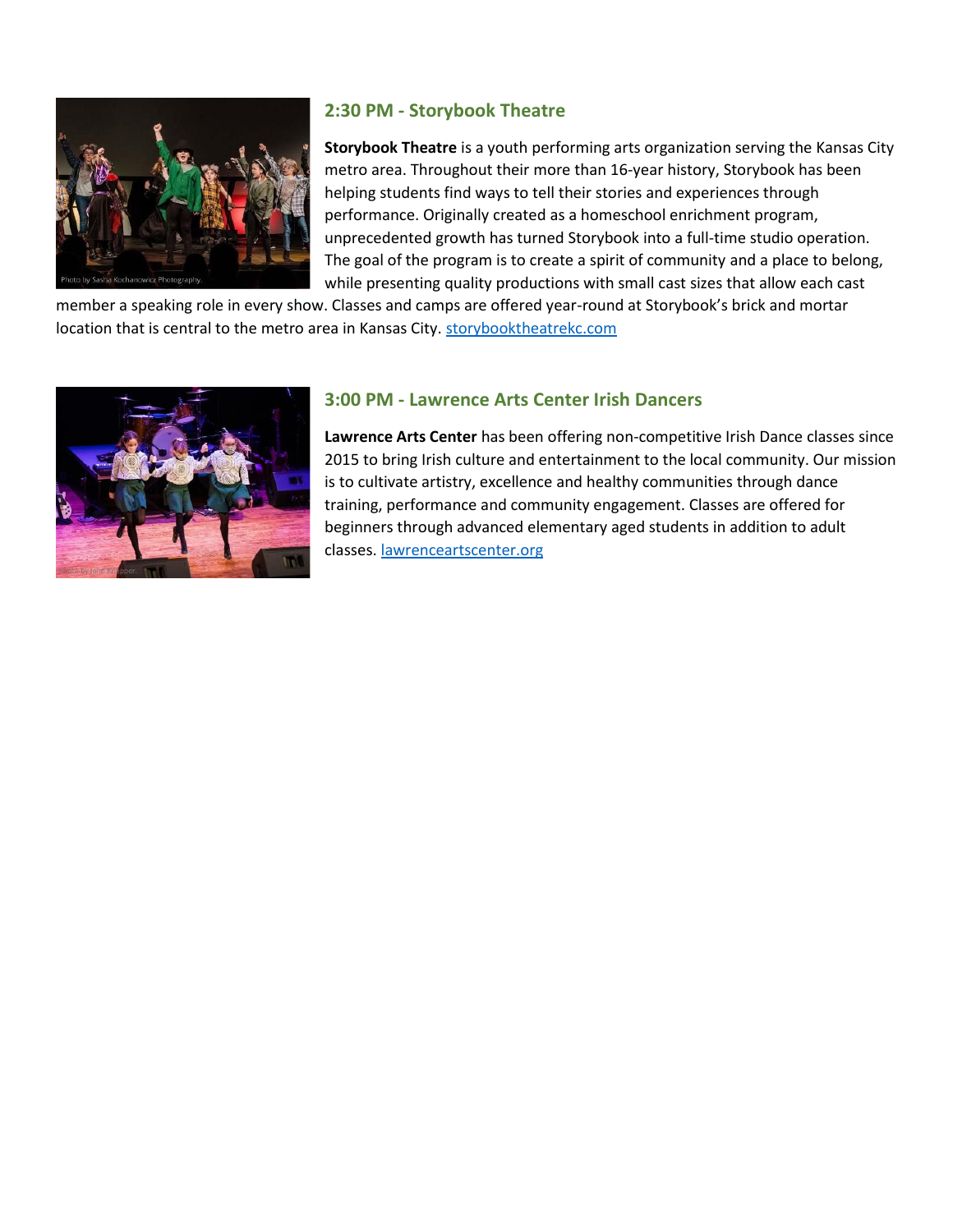# **Community Stage Performers**



#### **11:00 AM - The Last Carnival**

**The Last Carnival** acrobats are a Lawrence, KS based circus troupe specializing in high danger acts with feats of strength, flexibility and flight that wow audiences of all ages. The first and only circus arts school in Lawrence, KS, The Last Carnival is devoted to performing arts, aerial dance, acrobatics and whole-body fitness training for people of all ages. [sihkaanndestroy.com](https://www.sihkaanndestroy.com/)



# **11:30 AM and 2:30 PM - Kauffman Center Artful Poetry Youth Winners**

Artful Poetry, part of the Kauffman Center's Open Doors Spotlight on Youth initiatives, focused on the art of the written word. Over 200 submissions from the Kansas City metro and beyond were received from writers between the ages of six and 84 in 2021. Each entry was based on one of three prompts. Poets could write a poem to their future self, convey what community means to them or study a work of art and wax poetic using only one of the five senses. Artful Poetry

youth winners, Victoria Rollins (first place), Lauren Kopitas (second place) and Elwyn Patterson (third place), will recite their winning poems as well as additional works.



### **12:30 PM - St. Joseph Arts Showcase**

The **St. Joseph Arts Academy** supports advancing musicians from over 200 families across northwest Missouri. Academy students study their chosen instrument and perform year-round in multiple styles under the guidance and encouragement of more than 20 master coaches. The Academy's mission is to foster the love of playing music and the learning process as well as reap the benefits of music for students, families and the entire community. Students of all ages can perform in regular monthly recitals, special concerts and summer music

festivals. Our motto is... Music Accomplished! [stjosepsartsacademy.com](https://stjosephartsacademy.com/)